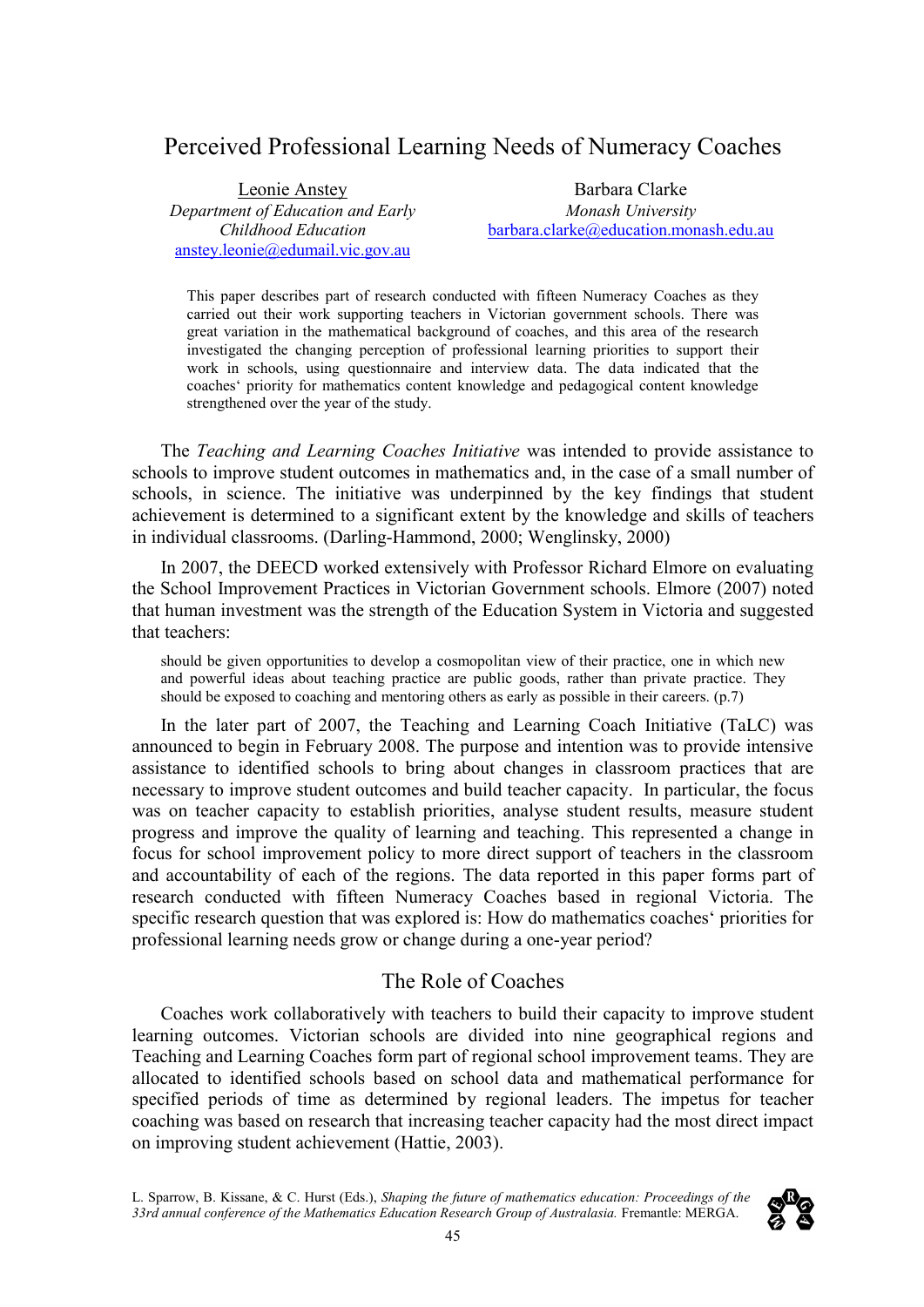Coaching is a form of professional development in increasing use by school systems. In Victoria, both the Catholic and Government systems have large scale coaching initiatives. It is argued that is has the potential to have a high impact on classroom practice. Feger, Woleck, and Hickman, (2004, pp. 2-5) found that:

- effective coaching encourages collaborative, reflective practice;
- \_ effective embedded professional learning promotes positive cultural change;
- \_ a focus on content encourages the use of data analysis to inform practice;
- \_ coaching promotes the implementation of learning and reciprocal accountability; and
	- \_ coaching supports collective, interconnected leadership across a school.

The literature points to three broad categories of skills that an effective coach should possess: pedagogical knowledge, content expertise and interpersonal skills (Steiner & Kowal, 2007).

Teachers in primary schools require a deep understanding of mathematics for teaching and this is a key component in improving student learning outcomes (Hill, Rowan & Ball, 2005). Shulman (1986) discussed the combination of content and pedagogical content knowledge for teaching.

Mere content knowledge is likely to be as useless pedagogically as content-free skill. But to blend properly the two aspects of a teacher's capacities requires that we pay as much attention to the content aspects of teaching as we have recently devoted to the elements of teaching process (p.6)

It is widely accepted that teachers of mathematics require appropriate strength in both content and pedagogical content knowledge. Much of the literature is general, focusing on leadership and relational aspects, with an implicit assumption that the pedagogical content and content knowledge and skills of coaches will be sufficient for the role.

Table 1 presents five categories of learning needs for coaches. These categories emerge from the literature. Examples of relevant authors are given for each category. *Table 1:* 

| Categories of learning<br>needs                  | Literature basis for the selection of the categories including the<br>intended interpretation                                                                                                                                                                                                                                                                                      |
|--------------------------------------------------|------------------------------------------------------------------------------------------------------------------------------------------------------------------------------------------------------------------------------------------------------------------------------------------------------------------------------------------------------------------------------------|
| Content Knowledge of<br>Mathematics.             | $\rightarrow$ deep understanding of the content area of the subject for which they are<br>working." (Feger, Woleck & Hickman, 2004, p.4)                                                                                                                                                                                                                                           |
|                                                  | Teachers' mathematical knowledge was significantly related to student<br>achievement (Hill, Rowan & Ball, 2005)                                                                                                                                                                                                                                                                    |
| Instructional Skills of<br>Teaching and Learning | Sound pedagogical practices based on Principles of Learning and Teaching<br>(PoLT) enable coaches to discuss instructional practices and models for<br>explicit teaching and learning. (DEECD, 2006)                                                                                                                                                                               |
| Interpersonal Relationship<br>Development        | Requires understanding the human states of mind, including verbal and<br>non-verbal references to lead and pace teacher learning. (Costa &<br>Garmston, 2002; Steiner & Kowal, 2007)                                                                                                                                                                                               |
| Instructional Knowledge as a<br>Coach            | Identify and plan for change through focussed inquiry to broaden the basis<br>for work with teachers. $\rightarrow$ given the vast amount of information teachers<br>need to assimilate coaches will continually make decisions about whether<br>to introduce something new or support further refinement of a previously<br>explored concept or strategy". (Burkins, 2007, p.107) |
| Leadership Skills                                | -Caches require many approaches to change and need to adapt their<br>methods to be aligned with the goals of the school/teacher/and educational<br>system". (Toll, 2004, p.18)                                                                                                                                                                                                     |

*Aspects of Coaches' Professional Learning Needs and Related Literature*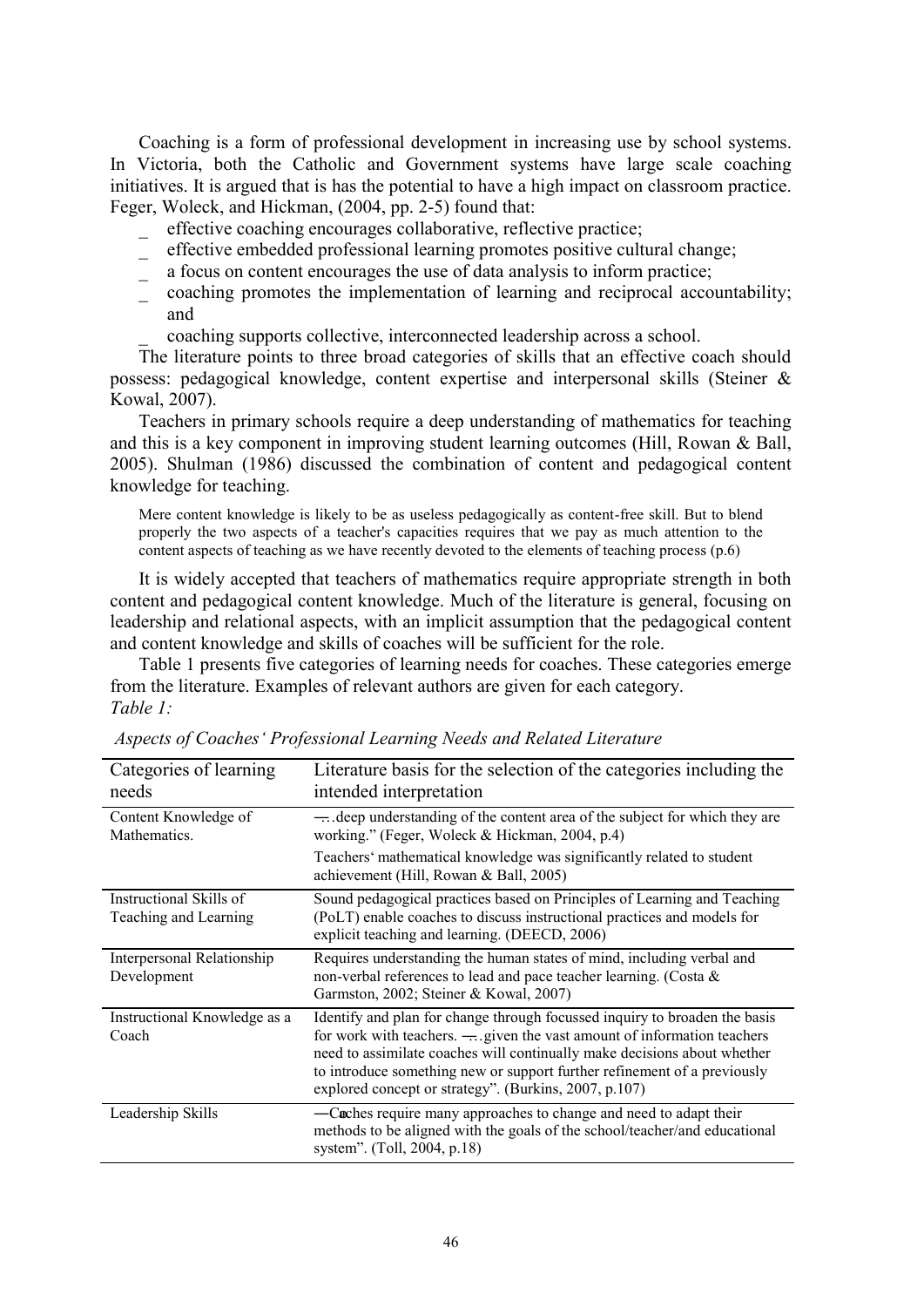## Methodology

To support the development of skills, knowledge and capacity in mathematics, coaches were invited to take part in monthly mathematics pedagogical content forums, addressing topic areas of fractions and algebra. The basis used was formative data collection and analysis to identify —big ideas" for student learning. Of the 15 coaches, 13 attended these sessions on a regular basis. In addition, coaches attended 16 days of professional development provided at the state level, focusing on both mathematics-specific and general coaching techniques and theory.

The level of mathematics background and experience for the coaches varied considerably from secondary mathematics trained (3 coaches), primary trained (10 coaches) and secondary English (2 coaches). All coaches were asked to complete a survey in March and again in November 2009. From the initial survey results, four coaches were identified for case study analysis and were interviewed in April and October 2009. The selected coaches provided a balance between perceived coaching ability and confidence in mathematics and represented different networks within the region. Two of the selected coaches had a high degree of experience in teacher action research within their school. They were both actively involved in the Project for Enhancing Effective Learning (PEEL) conferences, workgroups and discussion groups. The third coach had experiences across a range of schools including Adult Education and listed primary mathematics as an initial strength. The fourth coach had a strong focus on data analysis and school improvement, working as both the Line Manager for a number of coaches, coaching in one school and regional school accountability.

The data presented in this paper focus on the perceived learning needs of the coaches. At the beginning (March) and end of the research (November) as part of the survey completed by all coaches they were asked to rank the five aspects for their learning or development from the first column in Table 1 in order of personal importance with the following instructions.

Please rank the following aspects for your **own development** as a Teaching and Learning Coach. Rank order the following of 1 as **most important** aspect and 5 being the **least important** aspect of your learning.

# Results

Table 2 presents the ranked perceived professional learning needs of the coaches from the survey in March and November, respectively. (The ranking of 1 being their highest professional learning need and 5 being their lowest need).

While the perceived professional learning needs varied considerably across the coaches involved in the study, it can be noted that there was a substantial increase in the learning need for *Content Knowledge of Mathematics*, as evidenced by the lower score. While the focus for their learning through the regional meetings was on content knowledge of mathematics (presented within the context of student learning and pedagogical content knowledge) this seems to have actually increased their awareness of their needs. It could be argued that the more we learn, the more we realise we have to learn.

The variation between coaches in each category was large with all possible ranks represented for each aspect in both collection periods except for *Instructional Knowledge as a Coach* for which only four ranks were represented. This validated the need for more in-depth data collection to help to understand the individual responses.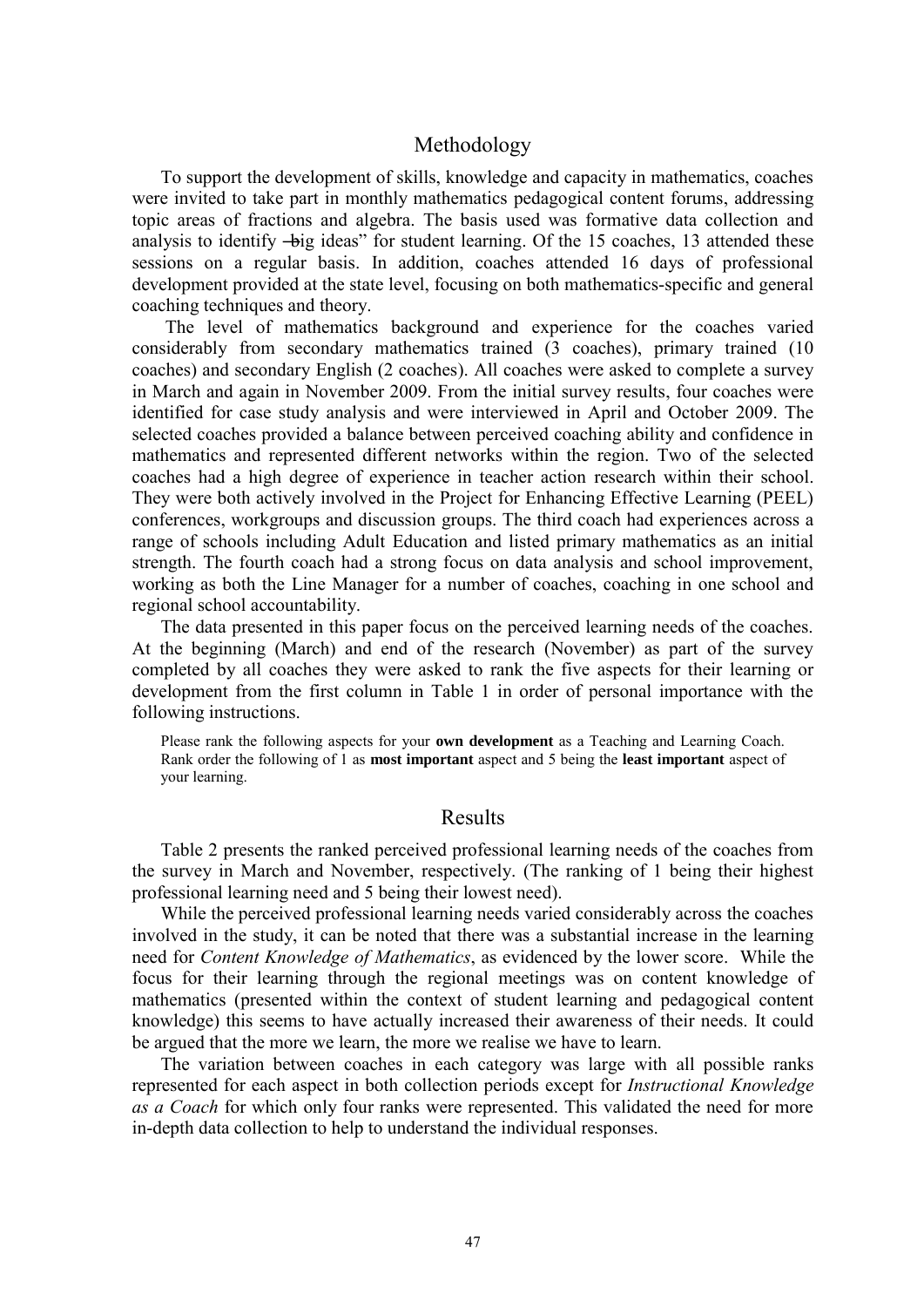#### Table 2:

|         | <b>Content</b><br><b>Knowledge of</b><br><b>Mathematics</b> |                | <b>Leadership Skills</b> |                | <b>Interpersonal</b><br>Relationship<br><b>Development</b> |                | <b>Instructional</b><br>Knowledge as a<br>Coach |                | <b>Instructional Skills</b><br>for Teaching and<br>Learning. |            |  |  |
|---------|-------------------------------------------------------------|----------------|--------------------------|----------------|------------------------------------------------------------|----------------|-------------------------------------------------|----------------|--------------------------------------------------------------|------------|--|--|
|         | Mar                                                         | <b>Nov</b>     | Mar                      | <b>Nov</b>     | Mar                                                        | <b>Nov</b>     | Mar                                             | <b>Nov</b>     | Mar                                                          | <b>Nov</b> |  |  |
| A       | 1                                                           | $\overline{2}$ | $\overline{4}$           | 1              | 5                                                          | 5              | $\overline{2}$                                  | 3              | 3                                                            | 4          |  |  |
| B       | 1                                                           | $\overline{2}$ | 3                        | 3              | 5                                                          | 5              | $\overline{2}$                                  | $\overline{4}$ | 4                                                            |            |  |  |
| C       | 1                                                           | 3              | $\overline{4}$           | 5              | 5                                                          | J.             | $\overline{2}$                                  | $\overline{2}$ | 3                                                            | 4          |  |  |
| D       | 3                                                           | ı              | $\overline{2}$           | 5              | 5                                                          | 3              | $\overline{4}$                                  | $\overline{2}$ | 1                                                            | 4          |  |  |
| E       | 5                                                           |                | 4                        | 5              | $\overline{2}$                                             | 4              |                                                 | $\overline{2}$ | 3                                                            | 3          |  |  |
| F       | 5                                                           | 1              | $\overline{4}$           | $\overline{4}$ | 3                                                          | 5              |                                                 | $\overline{2}$ | $\overline{2}$                                               | 3          |  |  |
| G       | $\overline{2}$                                              |                | 4                        | $\overline{4}$ | 5                                                          | 5              |                                                 | $\overline{2}$ | 3                                                            | 3          |  |  |
| $\bf H$ | $\overline{2}$                                              | $\overline{2}$ | 1                        | 1              | 3                                                          | 3              | 4                                               | $\overline{4}$ | 5                                                            | 5          |  |  |
|         | $\overline{2}$                                              | $\overline{2}$ | 5                        | 5              | $\overline{2}$                                             | $\overline{4}$ | 3                                               |                | 1                                                            | 3          |  |  |
| J       | 5                                                           | $\overline{2}$ | 3                        | 5              | T                                                          | 1              | 4                                               | 3              | 2                                                            | 4          |  |  |
| K       | $\overline{4}$                                              | 3              | 5                        | 5              |                                                            | $\overline{4}$ | 3                                               | $\overline{2}$ | $\overline{2}$                                               |            |  |  |
| L       | 5                                                           | 5              | $\overline{4}$           | $\overline{2}$ |                                                            | $\overline{4}$ | $\overline{2}$                                  |                | 3                                                            | 3          |  |  |
| М       | 5                                                           | 5              | 1                        | 3              | $\overline{2}$                                             | 1              | 3                                               | $\overline{2}$ | 4                                                            | 4          |  |  |
| N       | 5                                                           | 5              | $\overline{4}$           | 1              | 3                                                          | 3              |                                                 | $\overline{2}$ | 2                                                            | 4          |  |  |
| P       | 5                                                           | 5              | 1                        | 3              | 2                                                          | $\overline{4}$ | 4                                               | $\overline{2}$ | 3                                                            |            |  |  |
| 0       | 5                                                           | 5              | 3                        | 3              | 4                                                          | 4              | $\overline{2}$                                  | $\overline{2}$ | 1                                                            |            |  |  |

*Rankings of Professional Development Needs (March and November)* 

From the initial interviews, it appeared that coaches were interpreting the categories of *Instructional Skills for Teaching and Learning* in two different ways: as generalised teaching skills and behaviours, or as specific content knowledge of mathematics. To further investigate this task, coaches were asked in the second survey to explain their first and last professional learning need. The coaches that highlighted *Instructional Skills for Teaching and Learning* as their first priority supported their choice with the following statements:

Coach Q: I need to develop the continua of learning in mathematics to be established for level 4, 5 and 6 (Victorian Essential Learning Standards, yr 5-10) and how it extends to finding a problem of practice is a personal learning goal.

Coach P: I believe Professional Development in understanding the pedagogy for teaching mathematics is the most important. As Teaching and Learning Coaches we need to have a clear understanding of the horizontal knowledge of an outcome so we can ask probing questions in our coaching conversations.

These comments would seem to refer to knowledge for teaching mathematics, with elements of both content and pedagogical content, rather than more general instructional skills that were the intention of the category. While we may argue that teachers do not need to understand the nuances of defining their own knowledge and skills, it would seem that for a teaching and learning coach who is required to support the professional learning of others, these distinctions might be better understood. The following example was an explanation for choosing *Instructional Knowledge as a Coach* that also focused on mathematics teaching knowledge:

Coach L: I need to become more confident in sharing with the teachers the "horizontal" knowledge or the steps/gaps which have been identified in the student learning. Being able to identify and lead these for various mathematical concepts to be understood.

When the case study coaches discussed *Content Knowledge of Mathematics* as their professional learning need in October and were asked to elaborate on what aspects of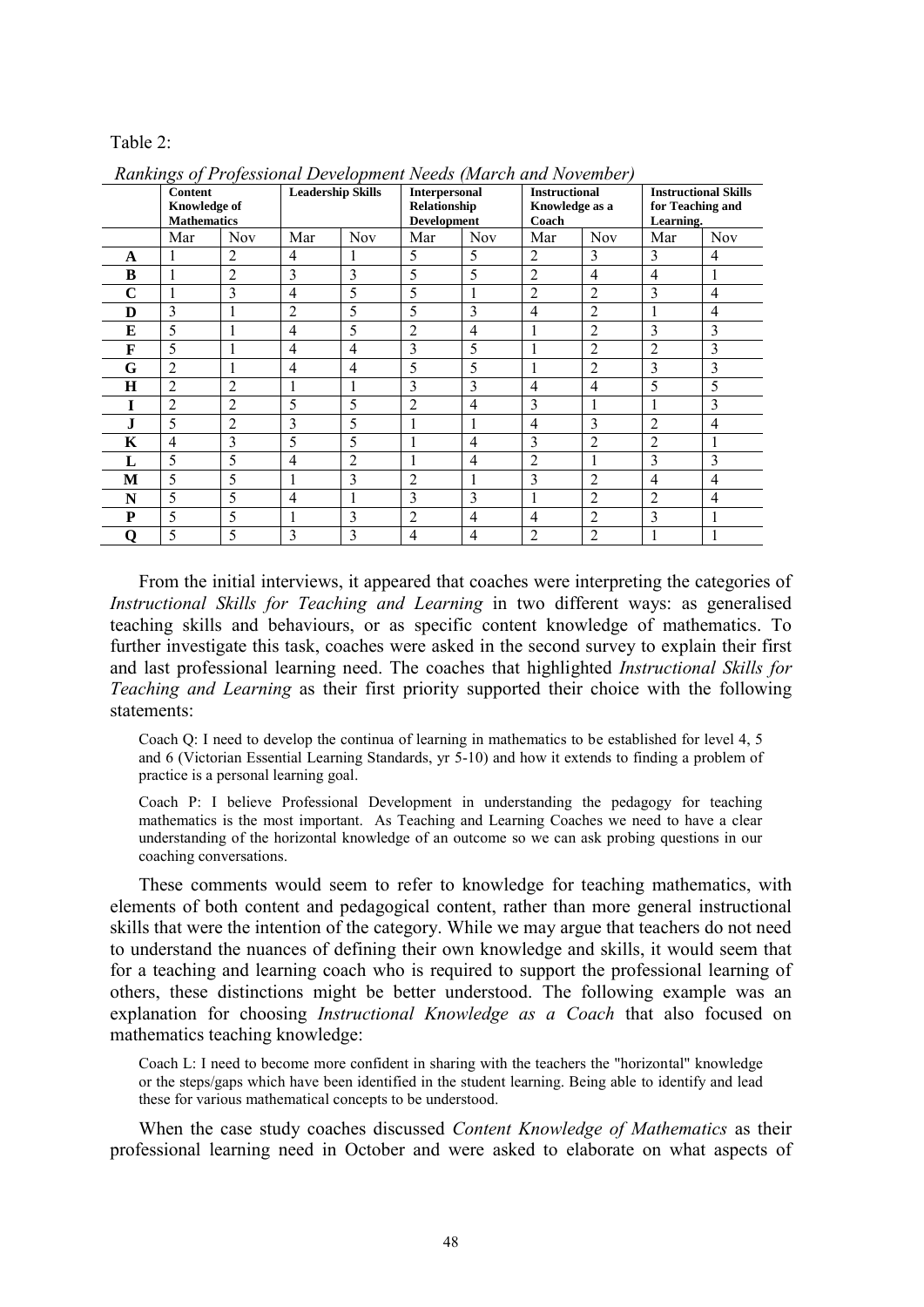mathematics teaching they found particularly difficult, three out of four specifically reported fractions, percentages, decimals and ratio questions as their most challenging.

Coach D: …Teaching and Learning approaches that are specific to core ideas in mathematics are a focus for me. My area of focus is Fractions, decimal, ratio. I have started to understand the big ideas of these, however I have a long way to go, especially in answering questions in context.

These comments by coaches have been somewhat surprising given that coaches were involved in substantial professional learning sessions both at the regional and state level specifically targeting Fractions, Decimals and Ratio. To explore these results further and focus on individual responses, brief summaries of three of the case study teachers synthesised from the interview transcripts are now presented.

### *Case Studies*

The overall results for the case studies are shown in Table 3. The rankings in April and October were based on the card sort.

### Table 3:

| Case Sharp Ranning of Frojessional Development Ivecus<br>$15$ <i>MI VCV UIIU CUI U SUI IJ</i> |              |   |           |                   |   |   |                  |   |   |                |                  |   |   |               |                  |   |   |        |                |   |
|-----------------------------------------------------------------------------------------------|--------------|---|-----------|-------------------|---|---|------------------|---|---|----------------|------------------|---|---|---------------|------------------|---|---|--------|----------------|---|
|                                                                                               | Content      |   |           | Leadership skills |   |   | Interpersonal    |   |   | Instructional  |                  |   |   | Instructional |                  |   |   |        |                |   |
|                                                                                               | Knowledge of |   |           |                   |   |   | Relationship     |   |   | Knowledge as a |                  |   |   | skills for    |                  |   |   |        |                |   |
|                                                                                               | Mathematics  |   |           |                   |   |   | Development      |   |   | Coach          |                  |   |   | Teaching and  |                  |   |   |        |                |   |
|                                                                                               |              |   |           |                   |   |   |                  |   |   |                |                  |   |   | Learning.     |                  |   |   |        |                |   |
|                                                                                               | M            | А | $\lambda$ | N                 | М | A | $\left( \right)$ | N | М | A              | $\left( \right)$ | N | M | A             | $\left( \right)$ | N | M | A      | ()             | N |
| Kay                                                                                           |              |   |           |                   |   |   |                  |   |   | 4              | 4                |   |   |               |                  |   |   | $\ast$ |                |   |
| Amy                                                                                           |              |   |           |                   |   |   | 4                |   |   |                |                  |   |   |               |                  |   |   |        | $\overline{4}$ |   |
| Claire                                                                                        |              |   |           |                   |   |   |                  |   |   | 4              |                  |   | 4 |               |                  |   |   |        |                |   |

*Case Study Ranking of Professional Development Needs (survey and card sort)* 

\*Placed along side all

**Kay** was first appointed as a coach in June 2008, six months into the coach initiative beginning in Victoria. She appeared to hold a strong belief and commitment for teacher action research and she was involved in a number of PEEL projects as a classroom teacher. When Kay first completed the survey in March, she identified development of her strength in *Instructional skills for Teaching and Learning* as the highest rank. A further six weeks into the study saw a shift for Kay. She still ranked the *Instructional Skills for Teaching and Learning* highly, although her greatest need to be a more effective coach was now identified as *Content Knowledge of Mathematics*. She discussed specifically the need to be able to identify confidently what students were doing in mathematics classrooms as an area for her development. She was unable to describe or predict a sequence of mathematics skills that students could display during a mathematics lesson or specific learning task.

Early in the year, Kay started to use demonstration lessons from the professional learning program to illustrate to the teachers she was coaching how mathematics tasks can be scaffolded to allow all students to learn. This form of professional learning gave her opportunity to unpack the mathematics within the learning tasks herself before working with teachers in classrooms. This gave her confidence to predict the mathematics skills that students displayed by what they were able to do, say and write. As the year progressed and Kay further developed her pedagogical content knowledge through using a variety of models and specific learning tasks to meet the learning needs of the teachers and students. She explained that the rich learning tasks she chose to demonstrate were selected to further the teachers' understanding of mathematics. The start of her shift in coaching confidence was to identify and discuss evidence of student learning for some of the  $-\overline{b}$  ideas" in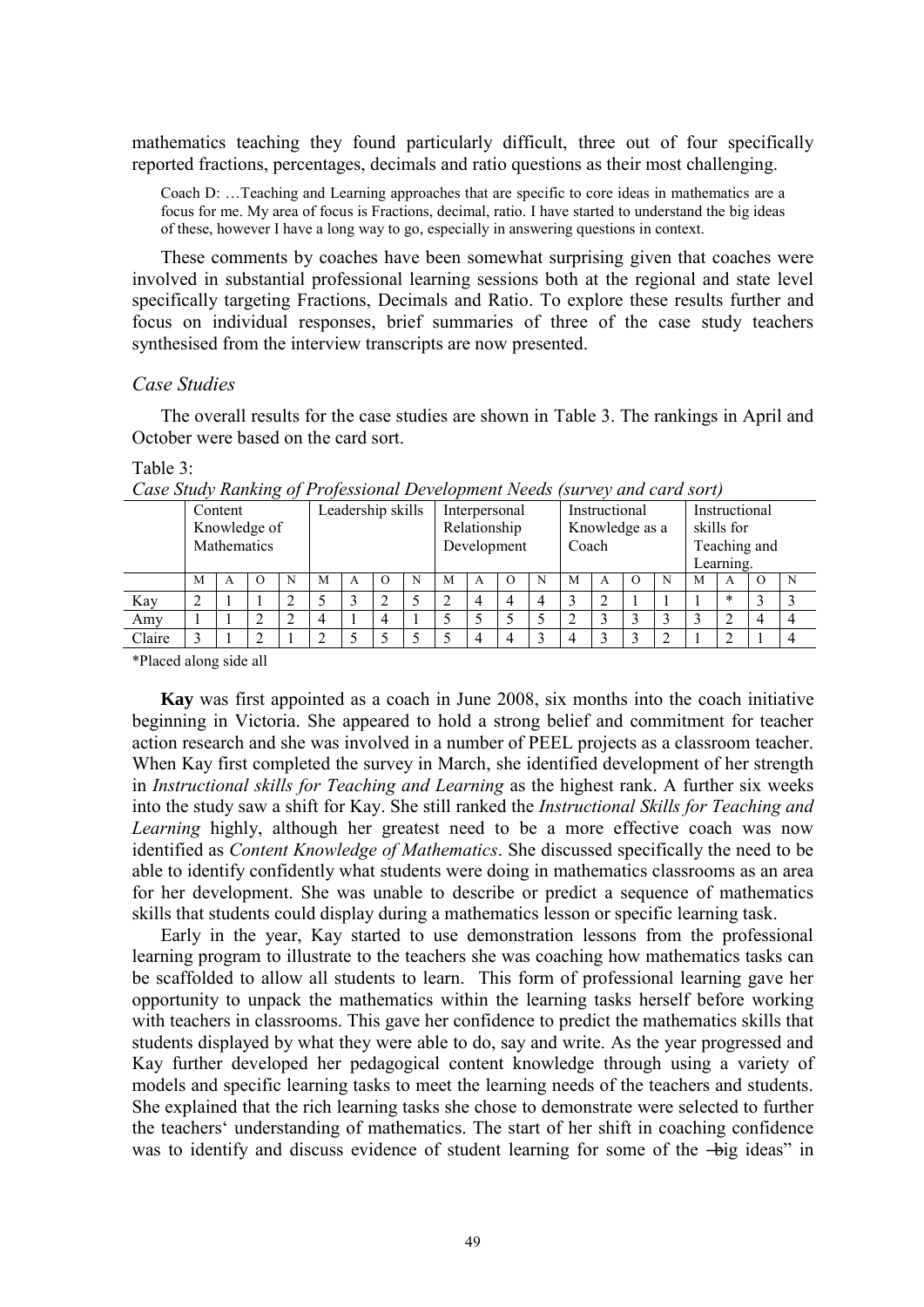mathematics. She also identified the use of analogies and a range of models for similar mathematical situations in the demonstration lessons, strengthened and enhanced her coaching conversations with teachers.

The end of the study saw a further shift for Kay in terms of the *Instructional Skills for Teaching and Learning.* Kay explained that her general pedagogy skills could be drawn upon easily, however to be a more effective mathematics coach, this is no longer a priority. An understanding of how all students learn mathematics particularly as the content requirements, learning tasks and mathematical models become more advanced (in Kay's words, above Grade 6 level) limits her ability to coach teachers effectively. Throughout the research, it was questioned if Kay saw herself as the teacher of the children or the coach of teachers. This is one of the many challenges for coaches as they transition from being a classroom teacher to a role as a mathematics coach.

Case study coaches were sent a draft of their summaries and Kay's response supports this coaching challenge:

It was so interesting that you identified the very issue that I think is the biggest challenge to me- that is totally stepping away from the teacher role into the coach role. I think it is because I am so passionate about teachers reflecting on and building good teacher practice, and students really engaging in their learning, that sometime I slip into a teacher role, rather than really meeting the teachers I am coaching where they are at. It is something I am aware of and am working on- a work in progress! I think I am growing into the role of a coach, and that was another reason to push myself a bit more and will take me out of my comfort zone, and hopefully improve my skills as a coach.

**Amy** was appointed as a teaching and learning coach in June 2008. Her background included teaching across a number of primary schools and also the adult learning sector. She saw her strength as general pedagogy, and in the first interview discussed the limitation of her mathematics: —In literacy, you can get away with pedagogy; in maths you need the content for credibility. I know I have a lot to learn in mathematics. I need to develop the content first before I can develop the effective pedagogies." She saw herself as having teaching skills, but needed to know how to tell teachers what to do without offending them. By the end of the research, Amy discussed the use of data collection and evidence of student learning in mathematics as the basis for coaching teachers.

Amy identified the regional mathematics professional learning programs as an excellent vehicle to develop both her content and pedagogical content knowledge. Amy elaborates that while she was able to solve mathematical problems, she was unable to describe how students could learn mathematical concepts in a variety of ways. The Professional Learning provided her with the models and contexts to open the learning for teachers and students. She perceived her knowledge of lower secondary mathematics as her future goal.  $\pm$  need to develop my horizontal knowledge at the secondary level. The area of focus for my learning is Fractions, and in particular ratio questions in context." To extend her - horizontal knowledge", Amy enrolled in a Grad Cert of Secondary Mathematics in 2010. She appears to be referring to *knowledge at the mathematical horizon* (Hill, Ball & Schilling, 2008), a concept shared at the regional professional learning sessions.

In the first interview, Amy was unable to describe any coaching structures other than telling teachers what they needed to do. By the end of the research, she had adopted a range of conversation structures, based on the Cognitive Coaching Frameworks (Costa & Carmston, 2004). It would seem that the professional learning program was able to meet Amy's needs in terms of coaching structures and conversations, however her identification of her learning needs for content and pedagogical content knowledge have strengthened.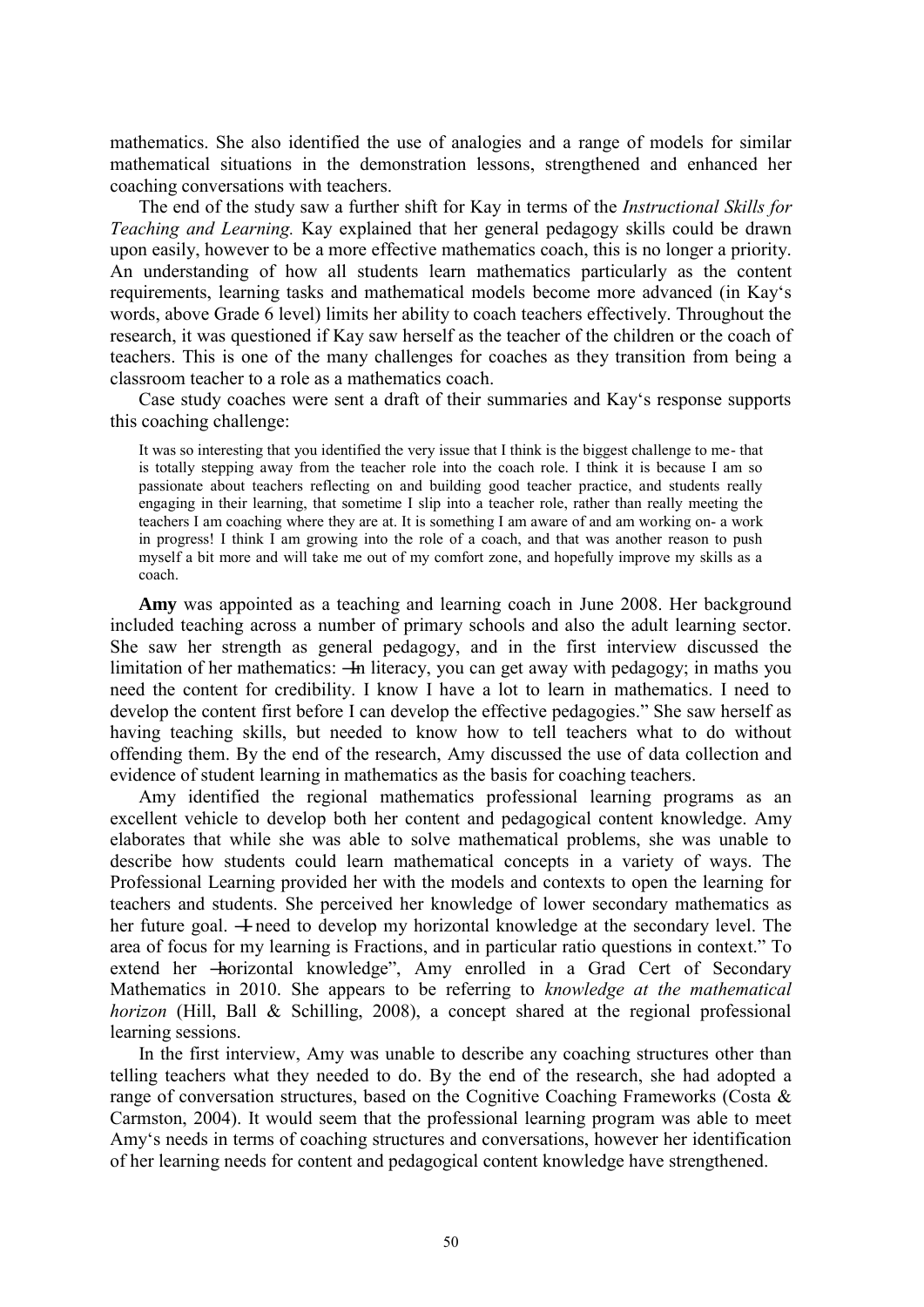**Claire** started in the initiative in a support role to the Student Learning Manager and became the Teaching and Learning Coach manager in January 2009. In March 2009, she began coaching at one of the schools where a coach was unable to continue due to personal reasons. In April, she identified clearly development of *Content Knowledge of Mathematics* as her highest need, though it had been ranked lower in the survey. She answered most questions in her interview in terms of her need to develop her understanding of mathematics content. When asked to elaborate or clarify her focus area, she was unable to do so.  $\pm$  really need to develop all these. I don't know what I don't know.‖ In the final interview, Claire still considered *Content Knowledge of Mathematics* as a high priority, however she then incorporated content and pedagogical content into the one area. She was also able to identify her next level of learning in Mathematics.

 A strong knowledge of mathematics is essential for engaging in debate and rigour to inform the next level of my learning. For me this is around fractions and division. Content knowledge development where I needed and enjoyed the greatest impact on change and challenge that has led to growth. Mathematics subject and pedagogical content continues to be my priority.

At the beginning of the research, when asked to discuss her choice *of Instructional Skills for Teaching and Learning*, she only referred to how to teach mathematics. A shift in November was noted, with Claire discussing teaching and learning models of how students learn —We need to be aware of what will get students, teachers and teams onto the ramp' (Vygotsky's Zone of Proximal Development) as the instructional skills for teaching and learning."

Claire did not see the role as a coach as one of Leadership. She saw her role as using collaboration and shared learning but not leading: —Have deliberately positioned myself as a learner of mathematics. I have used content knowledge building as the basis for my connection to colleagues."

### Conclusion

Many coaches are faced with challenges related to their own content knowledge of mathematics. To lead conceptually-driven conversations with the teachers with whom they are working, they need to be supported to develop their own content and pedagogy skills. Many coaches continued to raise concerns related to their own understanding of content and pedagogical content knowledge of mathematics. As coaches were exposed to classroom coaching experiences and focused professional learning throughout the research period, this seemed to strengthen their goals to further develop their content knowledge in mathematics. It seemed to be a case of  $\pm$ nowing what they didn't know."

During the research period, there were changes in the language used by the coaches including pedagogical content knowledge of mathematics, and reference to specific aspects of this, demonstrating an emergence of new understanding of how students learn mathematics. However, most coaches continued to discuss pedagogical content knowledge in isolation from subject content knowledge and were unable to make links between the two.

The finding of this study support the need for coaching initiatives to include a focus on developing knowledge for teaching mathematics, including content and pedagogical content knowledge (Ball, Thames & Phelps, 2008). It is important that coaches have strong mathematics content and pedagogical content knowledge to support teacher development and ultimately achieve the policy imperatives of improving student learning.